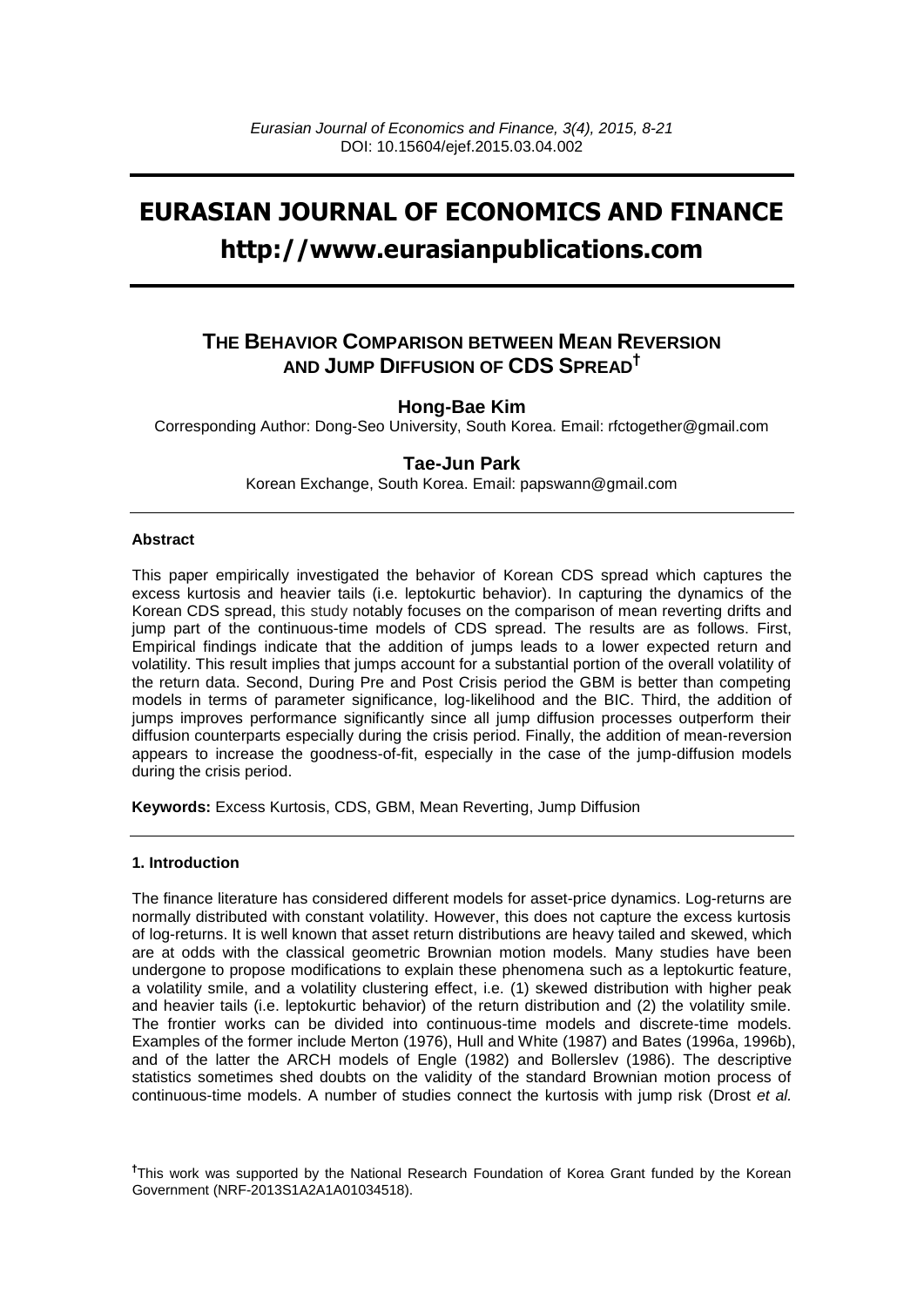1998; Bates, 1996a, 1996b). This excess kurtosis is accounted for by a jump-diffusion model like Merton's and others. Motivated by these finding this study examined the ability of mean reversion, various popular diffusion and jump diffusion continuous-time processes in capturing the dynamics of the Korean CDS spread. This study notably focuses on the comparison of mean reverting drifts and jump part of the continuous-time models of CDS spread.

The remainder of the paper is organized as follows: Section 2 describes data and the descriptive statistics. Section 3 presents a model of general diffusion model like GBM, mean reversion Vasicek and CIR model, diffusion model with jump. Section 4 illustrates methodology and provides the results of the empirical analysis. Section 5 provides some concluding remarks.

#### **2. Data and Descriptive Statistics**

A credit default swap is an agreement between two parties to exchange the credit risk of a reference entity. The buyer of the CDS is said to buy protection, has a similar credit risk position to selling a bond short and investing the proceeds in a risk-free asset. Conversely, the seller of the CDS is said to sell protection and selling protection has a similar credit risk profile to maintaining a long position in a bond or a loan. If a credit event occurs, the compensation is to be paid by the protection seller to the buyer via either physical settlement (i.e., receiving the defaulted bond against payment of par) or cash settlement (i.e., paying the difference between par and the bond's recovery value), as specified in the contract. The premium paid by the protection buyer to the seller, often called "CDS spread," is quoted in basis points per annum of the contract's notional value, is usually paid quarterly, and is not based on any specific risk-free bond or benchmark interest rate.

We collect data on the quotes for sovereign CDS spreads with a 5-year tenure from a comprehensive database compiled by Bloomberg and the Markit Group. We used level series and return series in daily quotes of Korean sovereign CDS indices with a maturity of five years from January 3, 2006 to June 5, 2014 (Figure 1). On August 9, 2007, BNP Paribas announced the freeze of redemptions for three of its investment funds, citing an inability to value them. The dollar shortage of European financial institutions led to a global dollar shortage, as Lehman Brothers failed on September 15, 2008, and the Federal Reserve Board (FRB) announced a bailout package for American Insurance Group (AIG). The Korean FX markets were also not immune to the crisis. Therefore, three periods were divided under this study, i.e. Pre-crisis period (January, 2006 to August 2007), crisis period (August, 2007 to December, 2009), and post-crisis period (January, 2010 to May, 2014). Specifically, we employ a continuous-time model to estimate the featured behavior of Korean Sovereign using daily 5-year CDS indexes.



**Notes:** The datasets used this paper consist of daily closing prices for the period 3/1/2006–5/6/2014.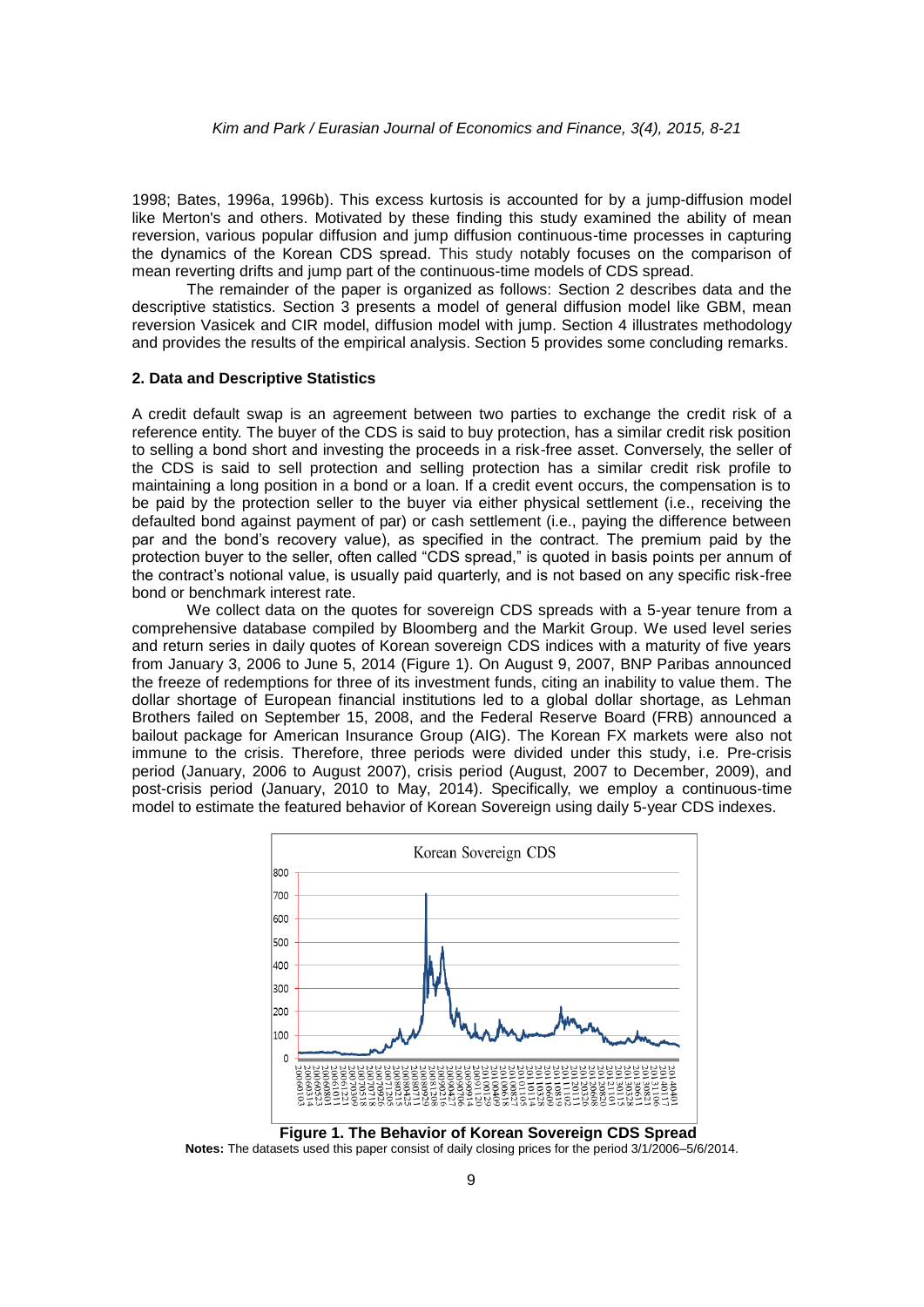Table 1 gives descriptive statistics for the daily quotes of CDS indices. The CDS level series show a positive mean and skewness, also the excess kurtosis shows that all series are leptokurtic (i.e. fat tails). The CDS return series also show the excess kurtosis of log-returns. Asset return distributions are heavy tailed and skewed, which are at odds with the classical geometric Brownian motion models. This excess kurtosis is accounted for by a jump-diffusion model. The skewness and kurtosis coefficients suggest a leptokurtic distribution with positively skewed returns. This is also confirmed by the Jarque-Bera test results which clearly reject the null hypothesis of a normal distribution for both levels and returns. The stationarity properties of the data were examined through three unit root tests table.

**Table 1. Descriptive Statistics of CDS Prices and Logarithmic Returns**

|                 | <b>CDS Prices</b> | <b>CDS Returns</b> |
|-----------------|-------------------|--------------------|
| Mean            | 101.0678          | 1.0001             |
| <b>Median</b>   | 85,9700           | 0.0000             |
| <b>Maximum</b>  | 708.6005          | 111.404            |
| <b>Minimum</b>  | 14.0000           | 0.9169             |
| Std. Dev.       | 85.2455           | 0.0105             |
| <b>Skewness</b> | 2.3810            | 0.5836             |
| <b>Kurtosis</b> | 10.5732           | 12.2199            |
| Jque-Bera       | 7146.193          | 7712.172           |
| Q(20)           | 37,100.00         | 56.931             |
|                 | (0.00)            | (0.00)             |
| <b>ADF</b>      | $-2.5267$         | $-44.6896$         |
| <b>PP</b>       | $-2.6045$         | -44.7829           |

**Notes***:* The statistics are based on daily sampled data from January 3, 2006, to June 5, 2014 (2,143 observations for each series). Q(20) is the Ljung-Box statistic for serial correlation. ADF refers to the Augmented Dickey–Fuller test (Dickey and Fuller, 1979), PP to the Philips-Peron test (Phillips and Perron, 1988). The lag structure in the ADF test is selected automatically on the basis of the Bayesian Information Criterion (BIC). The values in parentheses are p-values. \* indicates the rejection at the 1% level.

The results presented in Table 1 suggest that at conventional significance levels, CDS indexes are non-stationary, and this result somewhat contradicts the common finding of mean reverting behavior observed in commodities and energy (Schwartz, 1997), and investment asset, such as equity and bond. Thus, Korean CDS spread are considered to be considered to be commodities for consumption like EUAs (European Union Allowance).

#### **3. Continuous-Time Dynamics of Korean CDS Prices 3.1. Geometric Brownian Motion (GBM) and Mean Reversion**

$$
ds_t = \mu s_t + \delta s_t dw_t \tag{1}
$$

Here w is a standard Brownian motion, a special diffusion process that is characterized by independent identically distributed (iid) increments that are normally (or Gaussian) distributed with zero mean and standard deviation equal to the square root of the time step. The GBM process matches the first two unconditional moments, but cannot match the higher moments of the empirical distribution of the asset price. GBM have been very popular for modeling the evolution of stocks, (e.g. Merton, 1976; Osborne, 1959). This model further requires an assumption of perfectly divisible assets and a [frictionless market.](http://en.wikipedia.org/wiki/Frictionless_market) However, it has been discovered that the stock price does not fully fulfill the assumption of classical Brownian motion, since negative evidence is found such as non-Markovian/non-semi martingale features and characterized by irregular long cycles and long-term memory. To cope these problems the fractional brown motion model is introduced and applied in stock (Rostek and Schobel, 2013;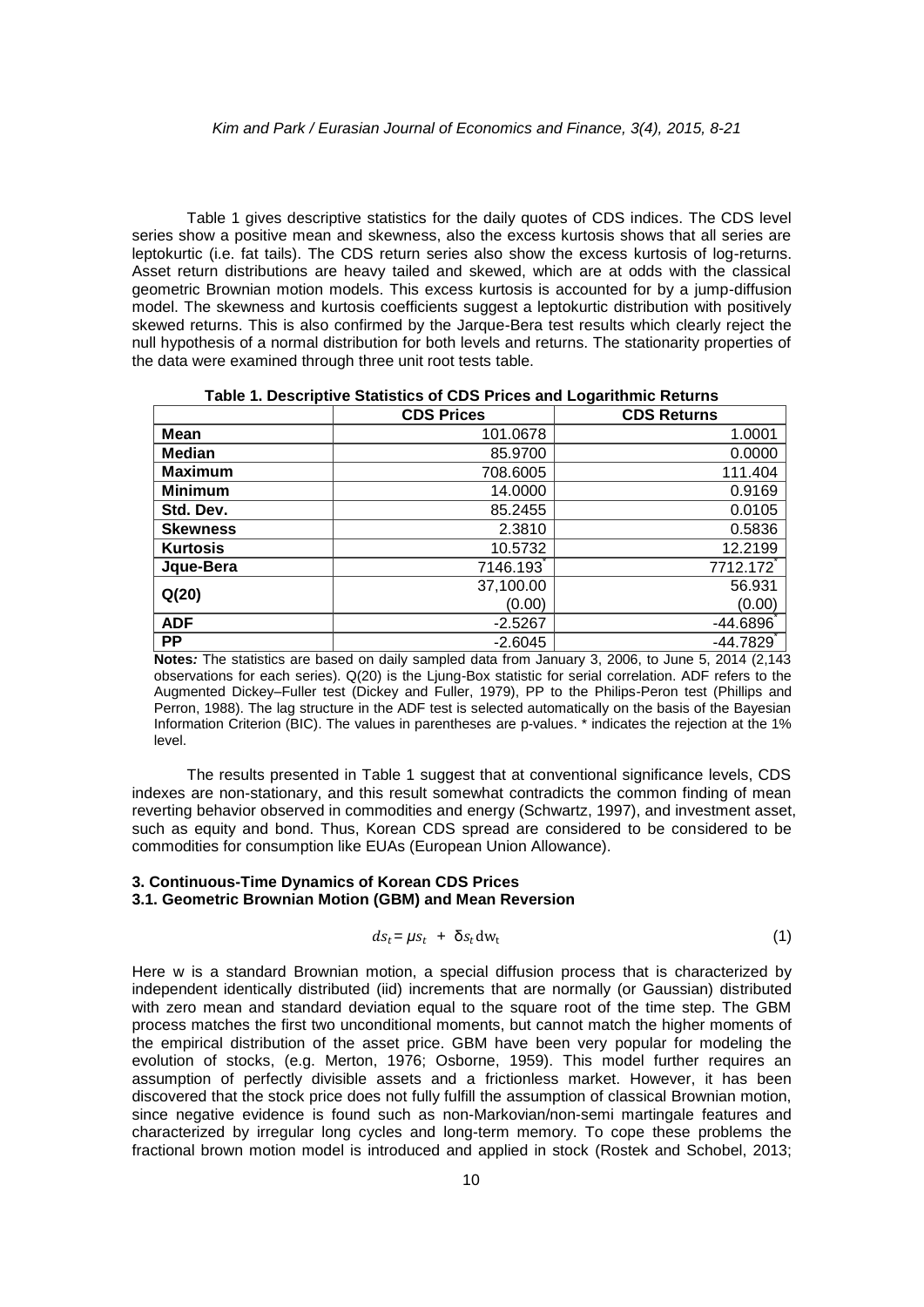Potgieter, 2009), weather (Benth, 2003), foreign exchange (Sun *et al.* 2013; Meng and Wang, 2010; Xiao *et al.* 2010), energy and electric markets (Cheung and Lai, 1993; Diebold *et al.* 1991).

Mean reversion is a tendency for a [stochastic process](http://www.riskglossary.com/articles/time_series_stochastic_process.htm) to remain near, or tend to return over time to a long-run [average](http://www.riskglossary.com/articles/mean.htm) value. For example, interest rates exhibit mean reversion. The mean reversion of the interest rate and credit spread indices is supported by the intuition that they are linked to the economic cycle and arbitrage opportunity. In theory, CDS spreads should be closely related to bond yield spreads. Define  $y$  as the yield on an n-year par yield bond issued by a reference entity, r as the yield on an n-year par yield riskless bond (interest swap), and s as the n-year CDS spread. The relationship:

 $s = y - r$ 

should therefore hold approximately. If s is greater than  $y - r$ , an arbitrageur will find it profitable to buy a riskless bond, short a corporate bond and sell the credit default swap. If s is less than y-r, the arbitrageur will find it profitable to buy a corporate bond, buy the credit default swap and short a riskless bond. Therefore CDS spread sometimes equals spread over a benchmark Treasury bond, or spread over swap rate (Asset swap spread). If the difference between the CDS premium and the asset swap spread were to diverge from zero that would constitute a theoretical arbitrage opportunity. Previous studies (Blanco *et al.* 2005; Chan-Lau and Kim, 2004; Norden and Weber, 2009; Zhu, 2005) have found that this long-term theoretical equilibrium relationship broadly holds, though they have also shown that short-term deviations can be considerable due to cheapest to deliver (CTD) option, repo cost of bond, and unequal maturity between two financial products. Therefore previous studies find a zero long-run basis anda stationary basis between two spread for entities. If the tests find AR features, then the process is considered as mean reverting.<sup>1</sup>

The following mean reversion model has dynamics as parameters in the model are time-dependent. The most commonly accepted hierarchy one-factor model in each case has the [Vasicek model](http://en.wikipedia.org/wiki/Vasicek_model) (1977, a [short-rate model;](http://en.wikipedia.org/wiki/Short-rate_model) θ and α constant), Cox *et al.* (1985, CIR square-root process), the Hull-White model (1990, θ has time t dependence), and the extended [Vasicek](http://en.wikipedia.org/wiki/Vasicek_model)  [model](http://en.wikipedia.org/wiki/Vasicek_model) (θ and α also time dependent).<sup>2</sup> Credit spread and Credit Default Swap (CDS) spread has appeared to be mean reverting. This assumption also has some support from the econometric analysis.

$$
\mathrm{d}r_t = (\theta_t - \alpha_t r_t)dt + \delta d\mathrm{w}_t
$$

The instantaneous spot rate (or short rate) follows an Ornstein-Uhlenbeck process with constant coefficients under the statistical or objective measure used for historical estimation. This model assumes a mean-reverting stochastic behavior of interest rates.<sup>3</sup> Vasicek model is

1

 $1$  If fat tails are not found and the AR test failed, this means a process lacking mean reversion but with Gaussian shocks, it could be modeled as an arithmetic Brownian motion. In a way, there could be some sort of mean reversion even under non-Gaussian shocks. It could be modeled as jump-extended HW (Vasicek) or exponential HW (Vasicek) models with mean reversion mixed with fat tails. They are used with fatter tails of the Gaussian distribution and possibly nonlinear behavior.<br><sup>2</sup> The main drawhack of ano factor models is the lack of empirical realism.

The main drawback of one-factor models is the lack of empirical realism as they do not fit accurately the current rate and consequently, do not price correctly fixed income assets. In order to cope with this problem, two-factor models such as, for instance, Longstaff and Schwartz (1992).<br>3 The Vesisek model has a major ebertesming that is the non null prehability of

The Vasicek model has a major shortcoming that is the non null probability of negative rates. This is an unrealistic property for the modeling of positive entities like interest rates or credit spreads. One should point out that if this model is assumed for the short rate or stochastic default intensity, there is no closed form bond pricing or survival probability formula and all curve construction and valuation according to this model has to be done numerically through finite difference schemes, trinomial trees or Monte Carlo simulation. The historical calibration and simulation of the Exponential Vasicek model can be done by calibrating and simulating its log-process.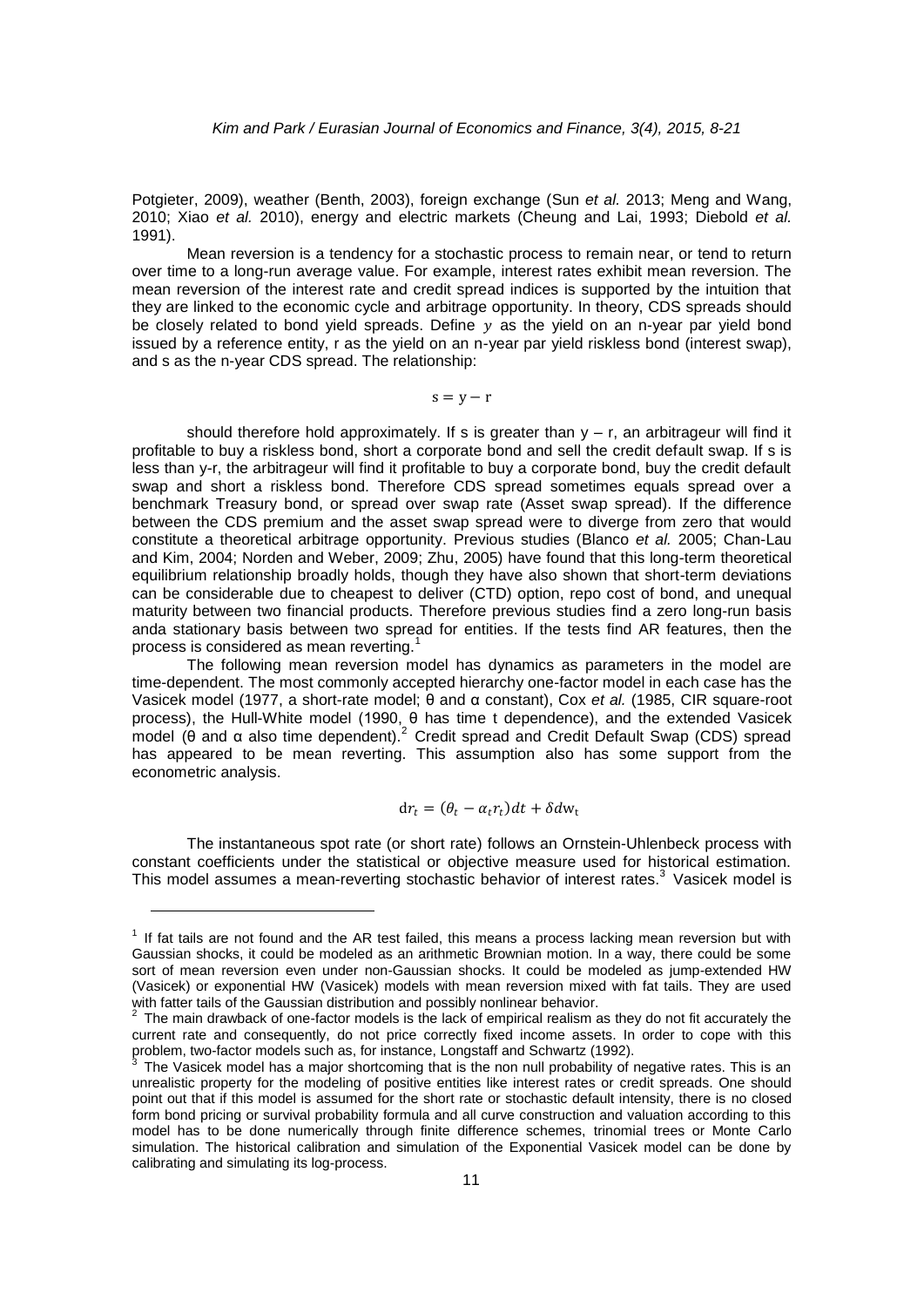given by the following SDE:

$$
dr_t = \lambda(\theta - r_t)dt + \delta dw_t
$$
 (2)

The parameter $\lambda$  is the mean reversion speed from  $\theta$  of the CDS price process r. The volatility parameter  $\delta$  is positive. This model can be analyzed by considering Ornstein-Uhlenbeck process. Brigo and Mercurio (2006) apply Ito's formula to exponential function. Mean reverting square-root process (CIR) model is given by the following SDE:

$$
dr_t = \lambda(\theta - r_t)dt + \delta\sqrt{r_t}dw_t
$$
\n(3)

Models (2) and (3) also have been widely used in the equity mutual fund (Kellerhals and Schobel, 2002), commodity (Schwartz, 1997; Schwartz and Smith, 2000; Manoliu and Tompaidis, 2002), interest rate and volatility modeling (Windcliff *et al.* 2006; Detemple and Osakwe, 2000; Pan, 2002), and energy price modeling (Hahn *et al.* 2014; Kobari *et al.* 2014; Meade, 2010; Pindyck, 2001; 1999) literature. However, it has been discovered that the interest rate and does not fully fulfill the assumption of classical mean reverting Brownian motion, since non-Markovian and long memory features be characterized. The use of fractional brown mean reverting model is introduced in interest rate (Laurini and Hotta, 2013; Meade and Maier, 2013; Biagini *et al.* 2013), equity warrant (Xiao, 2014), and energy (Sun *et al.* 2013).

#### **3.2. Models with Jump**

1

The descriptive statistics discussed in Table 1 shed doubts on the validity of the standard Brownian motion process assumptions. We examined the ability of various popular diffusion and jump diffusion continuous-time processes in capturing the dynamics of the CDS prices (Chan *et al.* 1992; Dotsis *et al.* 2007) such as in the context of interest rates and implied volatility, respectively. Uncovering the continuous-time dynamics of CDS prices is generally a necessary step for choosing the appropriate CDS price behavior. As you see the Figure 1, Korea Sovereign CDS spread had jump behavior during the Global financial crisis of 2009. Zhang *et al.* (2005, 2009) assert that the relationship between CDS and jump risk is nonlinear. Chen *et al.* (2008) regard kurtosis as a proxy of jump risk by taking nonlinear relationships into account, they employ a copula technique to measure the dependence structure between the CDS return and the corresponding tendency of jumps.<sup>4</sup>

A jump diffusion process is leptokurtic and can be skewed. Merton (1976, 1990) added Poisson jumps to a standard GBM process to approximate the movement of asset prices subject to occasional discontinuous breaks. Compared with the normal distribution of the returns in the GBM model, the log-returns of a GBM model with jumps are often leptokurtotic. In a jump-diffusion model with compound Poisson jump. This model can be subject to idiosyncratic shocks modeled through jumps.

$$
ds_t = \mu s_t + \delta s_t dw_t
$$

Suppose that a jump occurs in [t; t + dt] with probability  $\lambda$ dt along with the usual GBM, the asset jumps, i.e.  $S\rightarrow VS$ , where y is a jump size. We will restrict y to be non-negative. If we have a combination of GBM and a rare jump event, then under the real probability measure P,

<sup>4</sup> This result is economically intuitive and consistent with Abid and Naifar (2005), Zhang *et al.* (2005), and Colin-Dufresne *et al.* (2001). The dependence structure is positive, indicating that protection sellers ask for higher CDS return to compensate for a higher tendency of jumps.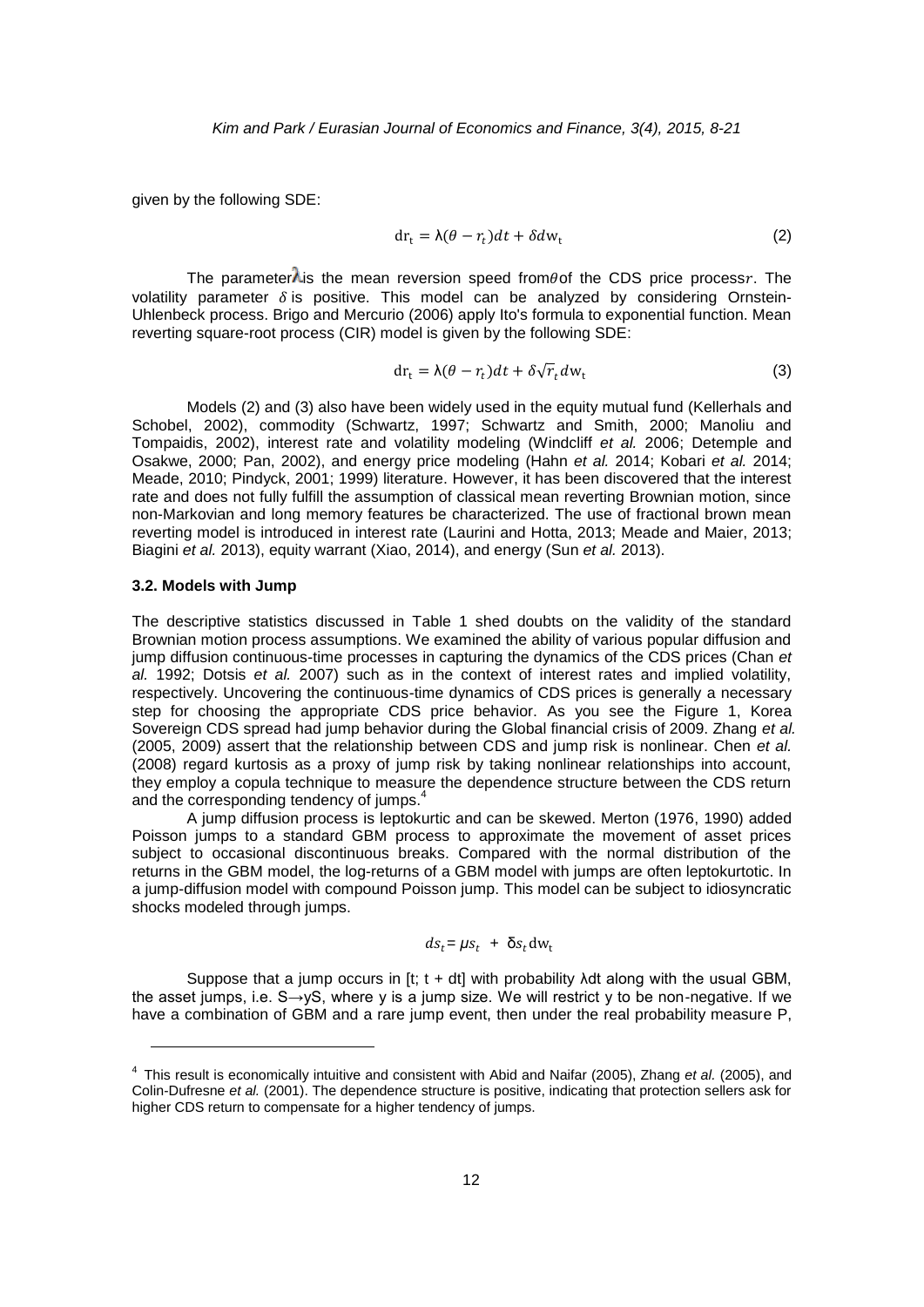the candidate processes considered are nested in the following stochastic differential equation (SDE) in Merton (1976) is given by:

$$
ds_t = ds_t dt + ds_t dw_t + s_t (y - 1) dn_t
$$
\n(4)

where  $s_t$  is the CDS spread at time t, w is a standard Wiener process,  $\mu s_t$  is the drift, $\sigma s_t$  is the diffusion coefficient, andyis the jump amplitude. The drift, the diffusion and the jump coefficients are assumed to be general functions of time and the CDS spread. The compound Poisson process has logarithmic normal distributed jumps. The process  $n_t$  is a standard Poisson process which models the number of jumps and has intensity  $\lambda > 0$ . *y* is a jump size distribution which is log-normal distribution. *n, y* and *w* are independent with the lognormal assumption for the jumps. The jump component is controlled by a Poisson process $q_t$  is with constant arrival parameter  $\lambda$ , i.e. Pr{dq<sub>t</sub>= 1} =  $\lambda$ dt and Pr{dq<sub>t</sub>=0} = 1- $\lambda$ dt. dw<sub>t</sub>, dq<sub>t</sub>and y are assumed to be mutually independent. Several different models can be obtained by combining various assumptions for the components of  $\mu(r_t,t)$ ,  $\sigma(r_t,t)$ , and  $y(r_t,t)$ . Average mean of jump ( $\mu$ <sub>J</sub>) determine skewness of distribution. Jump size volatility ( $\sigma$ <sub>J</sub>) controls the peakedness of the density, it is peaked for small values, but flat for large values. Jump intensity λ leads the peakedness of distribution, it is peaked and more concentrated around the mean value for decreasing values.

 $Meanc_1 = E[X(t)] = t(r - d + \lambda \mu_i)$ Variance  $c_2 = V[X(t)] = t(\sigma^2 + \lambda \sigma_j^2 + \lambda \mu_j^2)$ Skewness  $c_3 = t\lambda(3\sigma_j^2\mu_j + \mu_j^3)$ Kurtosis $\mathsf{c}_4 = \mathsf{t}\lambda \left(3\sigma_\mathrm{J}^3 + \sigma\mu_\mathrm{J}^2\sigma_\mathrm{J}^2 + \mu_\mathrm{J}^4\right)$ 

As mean of jump size ( $\mu$ <sub>J</sub>) and jump size volatility ( $\sigma$ <sub>J</sub>) increase, average jump size and the uniformity of jump sizes increases. By adding jumps to the archetypal price process, two well-known finite jump models of Merton (1990), with lognormal jumps and Kou (2002), with double exponential distributed jumps are both able to partly explain the observed deviations from the benchmark model which are characterized by the leptokurtic feature and volatility smile. But Carr *et al.* (2002) propose the more general approach with possibly infinite jump activity. Jump diffusions are particularly tractable if the distribution of the jumps is a combination (or a mixture) of exponential distributions. Merton's jump-diffusion model with the log-normal distribution is better able to produce the volatility smile phenomenon. However, the use of the log-double-exponential distribution instead of the log-normal distribution allows the introduction of asymmetric leptokurtic features. Kou (2002) argues that this model better matches empirical data without adding much complexity to the model.<sup>5</sup>

To adequately model the extreme return outliers in equity markets, more recent theoretical and empirical research also argues in favor of jumps in the price process,<sup>6</sup> for example, currency options (Xiao *et al.* 2010), double-jump currency option model (Xu *et al.* 2013; Guo and Hung, 2007), commodity prices (Eydel and and Geman, 1998; Schwartz and Smith, 2000; Escribano *et al.* 2002), option pricing (Merton, 1976; Duffie *et al.* 2000), risk

1

<sup>&</sup>lt;sup>5</sup> The downside of moving to the log-double-exponential distribution is that it uses more parameters than the log-normal distribution. Moreover, many theoretical results are only valid for the log-normal distribution. A solution to a jump-diffusion model can be obtained by solving a partial integro-differential equation (PIDE) due to the integral term the discretization leads to a full matrix. 6

Bates (1996b) proposes to combine both stochastic volatility and jumps only in the value of the underlying asset, and Duffie *et al.* (2000) augment this model by additional discontinuities in the stochastic variance process. More general jump-diffusion models with stochastic volatility are considered in Levy process with Phase-type jumps in both directions, a double exponential jump -diffusion model (Kou, 2002).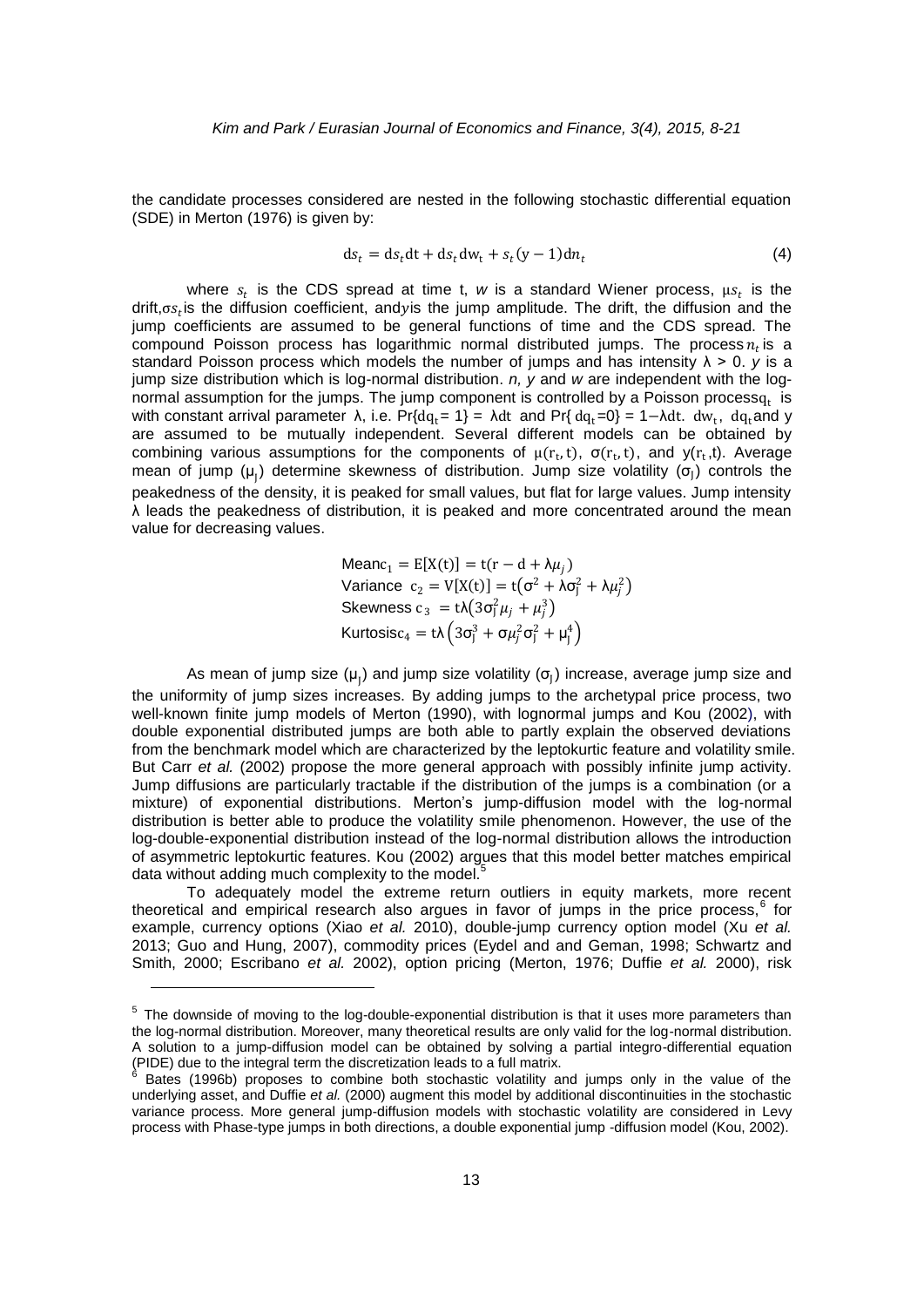management (Duffie and Pan, 2001), and asset allocation (Jarrow and Rosenfeld, 1984; Liu *et al.* 2003).

GBM augmented by jumps (GBMJ):

$$
ds_{t} = (\mu - \lambda \mu_{j}) s_{t} dt + \sigma s_{t} dw_{t} + (y - 1) dq_{t}
$$
\n(5)

MRS (CIR) augmented by jumps (MRSJ):

$$
ds_t = \kappa(\theta - \lambda \mu_j) s_t dt + \sigma s_t dw_t + (y - 1) dq_t
$$
\n(6)

Processes (5) and (6) have been very popular for modeling the evolution of stocks, commodity prices and indices (e.g. Merton, 1976; Schwartz, 1997; Bierbrauer *et al.* 2007) and have proportional structure with  $\mu$  being the expected return of the asset per unit of time and oits volatility, while the other four (three) have mean reverting drifts. The model (6) has been employed, among others, by Bakshi *et al.* (2003) and Dotsis *et al.* (2007) for describing the dynamics of the instantaneous and implied volatility. In equations (2) – (4) and (6), K is the speed of mean reversion,  $\theta$  is the unconditional long-run mean, and r the volatility of the asset price. In equation (6),  $\lambda$  is the average number of jumps per year, and *y* is the jump size, and  $\mu_j$ ,  $\sigma_j$  are the mean and the standard variation distributed normally according to the density function, respectively. Finally, in equation (6) the jump size is drawn from an asymmetric double exponential distribution: with *p*,  $q \ge 0$  and  $p + q = 1$ , representing the jump probabilities and  $1/n_1$ ,  $1/n<sub>2</sub>$  the mean sizes of the upward and downward jumps respectively (see Kou, 2002; Dotsis *et al.* 2007 for more details).

#### **4. Methodology and Empirical Findings**

For the estimation of parameters, we used maximum likelihood estimation (usually abbreviated to MLE). MLE can be used for both continuous and discrete random variables. This is done by differentiating the Gaussian density function with respect to each parameter and setting the resulting derivative equal to zero. We refer to Dotsis *et al.* (2007) in calculating MLE. The conditional MLE to find the parameter estimates uses the conditional transition density function  $f[S(t + \tau) | S(t), \theta](\tau > 0)$  of the process  $S_t$  and  $\theta$  which is the set of parameters to be estimated. The maximal log-likelihood value L is given by the following:

$$
L = \max \sum_{t=1}^{T-t} \log(f[S(t+\tau)|S(t),\theta])
$$

We follow the approximation method which is described by Ait-Sahalia (2002). Ait-Sahalia generated accurate closed-form approximations to the transition functions of diffusion processes. For Geometric Brownian motion process with jump which the logarithm of the jump size of y is distributed normally with mean and variance  $\gamma$  and  $\delta^2$ , Press (1967) suggested that the probability density function of log returns  $x_t = \log \frac{S(t+\tau)}{S(t)}$  is described as a discrete Poisson mixture of  $i$  normal probability density functions where  $i$  tends to infinity, i. e.

$$
f[S(t+\tau)|S(t),\theta] = \sum_{j=0}^{\infty} \frac{(\lambda \tau)^j e^{-j\tau}}{j!} \frac{1}{\sqrt{2\pi(\sigma^2 \tau + j\delta^2)}} \exp\left(-\frac{(x_t - \alpha \tau - j\gamma)^2}{2(\sigma^2 \tau + j\delta^2)}\right)
$$

Where, *j* is the number of jumps and  $\alpha = \mu - \frac{1}{2}$  $rac{1}{2}\sigma^2$ .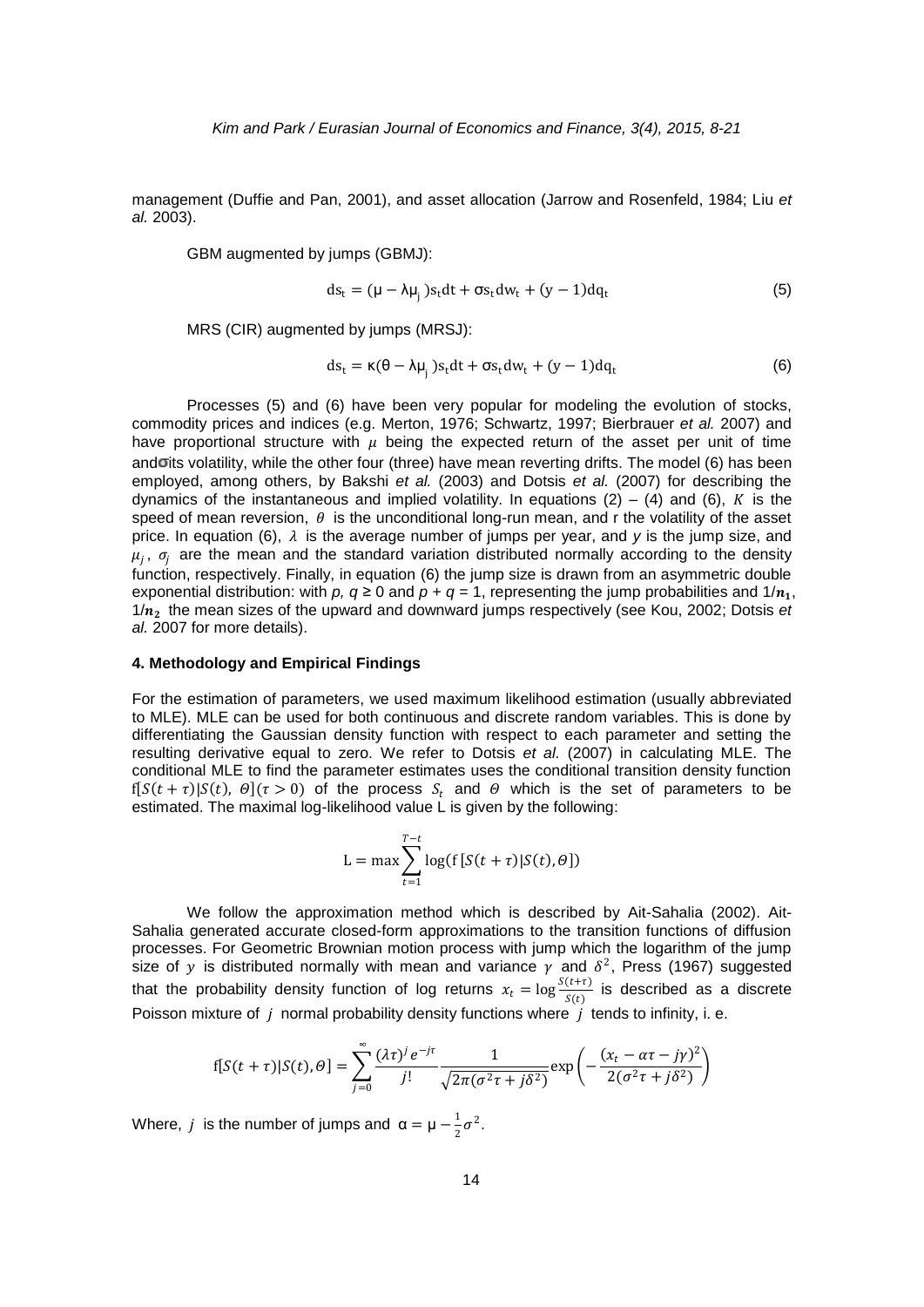But, the conditional density of the mean-reverting square-root process with jump is derived from the characteristic functions  $F(S_t, \tau; u) = E(e^{iuS_{t+\tau}} | S_t; \theta)$ . Duffie *et al.* (1998) proved that for affine diffusion and jump diffusion processes, the characteristic function is:

$$
F(S_t, \tau; u, \theta) = \exp(A(\tau; u) + B(\tau; u)S_t).
$$

By the Fourier inversion of characteristic functions, the conditional density is:

$$
f[S(t+\tau)|S(t),\theta] = \frac{1}{\pi} \int_0^\infty Re\big[e^{-i u S(t+\tau)} F(S(t),\tau;u,\theta)\big]
$$

In calculating numerical integration we used Gauss-Kronrodquadratures. In computing the conditional density of the mean-reverting square-root process with jump, Bakshi and Cao (2004) showed the formulas below:

$$
A(\tau; u) = \alpha(\tau, u) + z_1(\tau, u) + z_2(\tau, u)
$$

$$
B(\tau; u) = \frac{k u i e^{-k\tau}}{k - \frac{1}{2} i \sigma^2 u (1 - e^{-k\tau})}
$$

Where:

$$
\alpha(\tau; u) = -\frac{2k\theta}{\sigma^2} \times \log\left(\frac{k - \frac{1}{2}i\sigma^2 u(1 - e^{-k\tau})}{k}\right)
$$

$$
z_1(\tau; u) = -\frac{2\lambda p}{2k - \eta_1} \times \log\left(\frac{k - \frac{1}{2}i\sigma^2 u + iu\left(\frac{\sigma^2}{2} - \frac{k}{\eta_1}\right)e^{-k\tau}}{k - \frac{iuk}{\eta_1}}\right)
$$

$$
z_2(\tau; u) = -\frac{2\lambda(1 - p)}{2k + \eta_2\sigma^2} \times \log\left(\frac{k - \frac{1}{2}i\sigma^2 u + iu\left(\frac{\sigma^2}{2} + \frac{k}{\eta_2}\right)e^{-k\tau}}{k + \frac{iuk}{\eta_2}}\right)
$$

The parameters of the models under consideration were estimated in MATLAB using a Maximum Likelihood (ML) approach with CDS spread data from Markit. Performance was evaluated in terms of both statistical accuracy and model parsimony. Table 2, 3 and 4 present the estimated parameters and corresponding t-statistics (the latter in brackets), the loglikelihood values (З) and the Bayesian Information Criterion (BIC) for each one of the models under scrutiny for the whole sample under study. The estimation results for the pre-crisis, crisis, and post-crisis period subsample are reported in Tables 2, 3, and 4 respectively.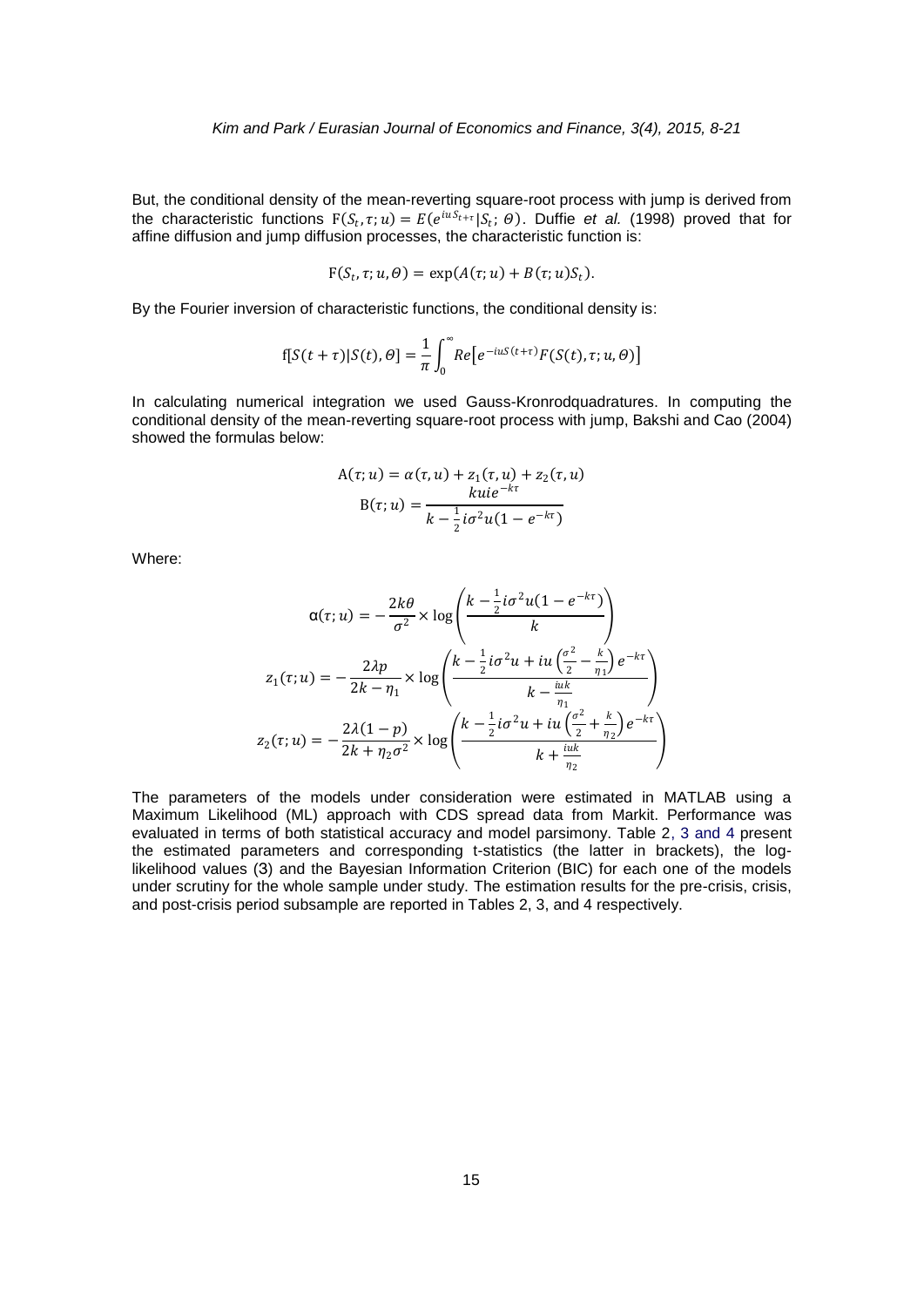| 03/01/2006 to 31/08/2007 |            |                |                                                                                                                                          |               |            |            |
|--------------------------|------------|----------------|------------------------------------------------------------------------------------------------------------------------------------------|---------------|------------|------------|
| <b>Parameter</b>         | <b>GBM</b> | <b>Vasicek</b> | <b>CIR</b>                                                                                                                               | <b>Merton</b> | <b>GBM</b> | <b>CIR</b> |
|                          | (1)        | (2)            | (3)                                                                                                                                      | Jump (4)      | +Jump (5)  | Jump (6)   |
| μ                        | 0.3577     |                |                                                                                                                                          | 0.3230        | 0.3073     |            |
|                          | (0.771)    |                |                                                                                                                                          | (0.7015)      | (0.7166)   |            |
| ĸ                        |            | 1.1534         | 0.5147                                                                                                                                   |               |            | 0.0123     |
|                          |            | (0.2121)       | (10.9046)                                                                                                                                |               |            | (2.1206)   |
| θ                        |            | 0.2719         | 0.3202                                                                                                                                   |               |            | 0.6103     |
|                          |            | (0.7388)       | (1.6897)                                                                                                                                 |               |            | (25.4219)  |
| σ                        | 0.5583     | 0.1458         | 0.5595                                                                                                                                   | 0.5580        | 0.3453     |            |
|                          | (7.049)    | (5.7628)       | (7.0288)                                                                                                                                 | (7.0543)      | (11.5872)  |            |
| λ                        |            |                |                                                                                                                                          | 30.6019       | 13.2914    | 10.0094    |
|                          |            |                |                                                                                                                                          | (10.6452)     | (2.3042)   | (3.9274)   |
|                          |            |                |                                                                                                                                          | 0.0011        | 0.1024     |            |
| $\mu_j$                  |            |                |                                                                                                                                          | (11.000)      | (2.9257)   |            |
|                          |            |                |                                                                                                                                          | 0.001         | 0.0369     |            |
| $\sigma_j$               |            |                |                                                                                                                                          | (10.000)      | (3.8842)   |            |
| ρ                        |            |                |                                                                                                                                          |               |            | 0.6431     |
|                          |            |                |                                                                                                                                          |               |            | (8.2448)   |
| $1/n_1$                  |            |                |                                                                                                                                          |               |            | 0.0002     |
|                          |            |                |                                                                                                                                          |               |            | (20.000)   |
| $1/n_2$                  |            |                |                                                                                                                                          |               |            | 0.0012     |
|                          |            |                |                                                                                                                                          |               |            | (4.0000)   |
|                          |            |                |                                                                                                                                          |               |            |            |
| 3                        | 1435.12    | 1350.16        | 1435.44                                                                                                                                  | 795.05        | 907.94     | 639.02     |
| <b>BIC</b>               | $-2865.01$ | $-2692.47$     | $-2863.03$<br>Notes: Numbers in brackets are t-statistics. The log-likelihood value (I) and the Rayesian Information Criterion (RIC) are | $-1579.02$    | $-1802.79$ | $-1259.72$ |

| Table 2. Results of Continuous-Time Models – Pre-Crisis Period: |
|-----------------------------------------------------------------|
| 03/04/2006 to 34/08/2007                                        |

**Notes:** Numbers in brackets are t-statistics. The log-likelihood value (I) and the Bayesian Information Criterion (BIC) are also reported.

|--|

|                  | Taple J. Results OF COIL |                | פוסטטעו <del>ט</del> ווו |               | CHSIS FUNCIOUS UNUSIZUUT LU JITIZIZUUS |            |
|------------------|--------------------------|----------------|--------------------------|---------------|----------------------------------------|------------|
| <b>Parameter</b> | <b>GBM</b>               | <b>Vasicek</b> | <b>CIR</b>               | <b>Merton</b> | <b>GBM</b>                             | <b>CIR</b> |
|                  | (1)                      | (2)            | (3)                      | Jump (4)      | $+Jump(5)$                             | Jump $(6)$ |
|                  | 0.828                    |                |                          | 0.8535        | 0.0098                                 |            |
| μ                | (1.370)                  |                |                          | (1.2463)      | (0.00162)                              |            |
| к                |                          | 2.2285         | 0.6938                   |               |                                        | 0.0653     |
|                  |                          | (0.6872)       | (1.2584)                 |               |                                        | (1.3604)   |
|                  |                          | 1.7413         | 0.6881                   |               |                                        | 0.4978     |
| θ                |                          |                |                          |               |                                        | (20.7416)  |
|                  |                          | (1.9602)       | (0.9806)                 |               |                                        |            |
|                  | 0.9130                   | 2.5491         | 0.9139                   | 0.9111        | 0.9111                                 |            |
| σ                | (13.4045)                | (7.8632)       | (17.3401)                | (17.3542)     | (17.3854)                              |            |
|                  |                          |                |                          |               |                                        |            |
| λ                |                          |                |                          | 34.642        | 17.5402                                | 26.6912    |
|                  |                          |                |                          | (4.6632)      | (1.3323)                               | (3.1236)   |
|                  |                          |                |                          | $-0.0008$     | 0.0008                                 |            |
| $\mu_i$          |                          |                |                          | $(-0.1777)$   | (0.8000)                               |            |
|                  |                          |                |                          | 0.0011        | 0.0012                                 |            |
| $\sigma_j$       |                          |                |                          | (11.000)      | (6.000)                                |            |
|                  |                          |                |                          |               |                                        | 0.6076     |
| ρ                |                          |                |                          |               |                                        | (1.1123)   |
|                  |                          |                |                          |               |                                        | 0.0012     |
| $1/n_1$          |                          |                |                          |               |                                        | (12.000)   |
|                  |                          |                |                          |               |                                        | 0.4499     |
| $1/n_2$          |                          |                |                          |               |                                        | (1.4282)   |
| 3                | 708.21                   | 717.63         | 707.63                   | 830.80        | 829.88                                 | 973.55     |
| <b>BIC</b>       | $-1410.89$               | $-1426.91$     | -1406.97                 | $-1647.79$    | -1645.94-1927.76                       |            |

**Notes:** Numbers in brackets are t-statistics. The log-likelihood value (I) and the Bayesian Information Criterion (BIC) are also reported.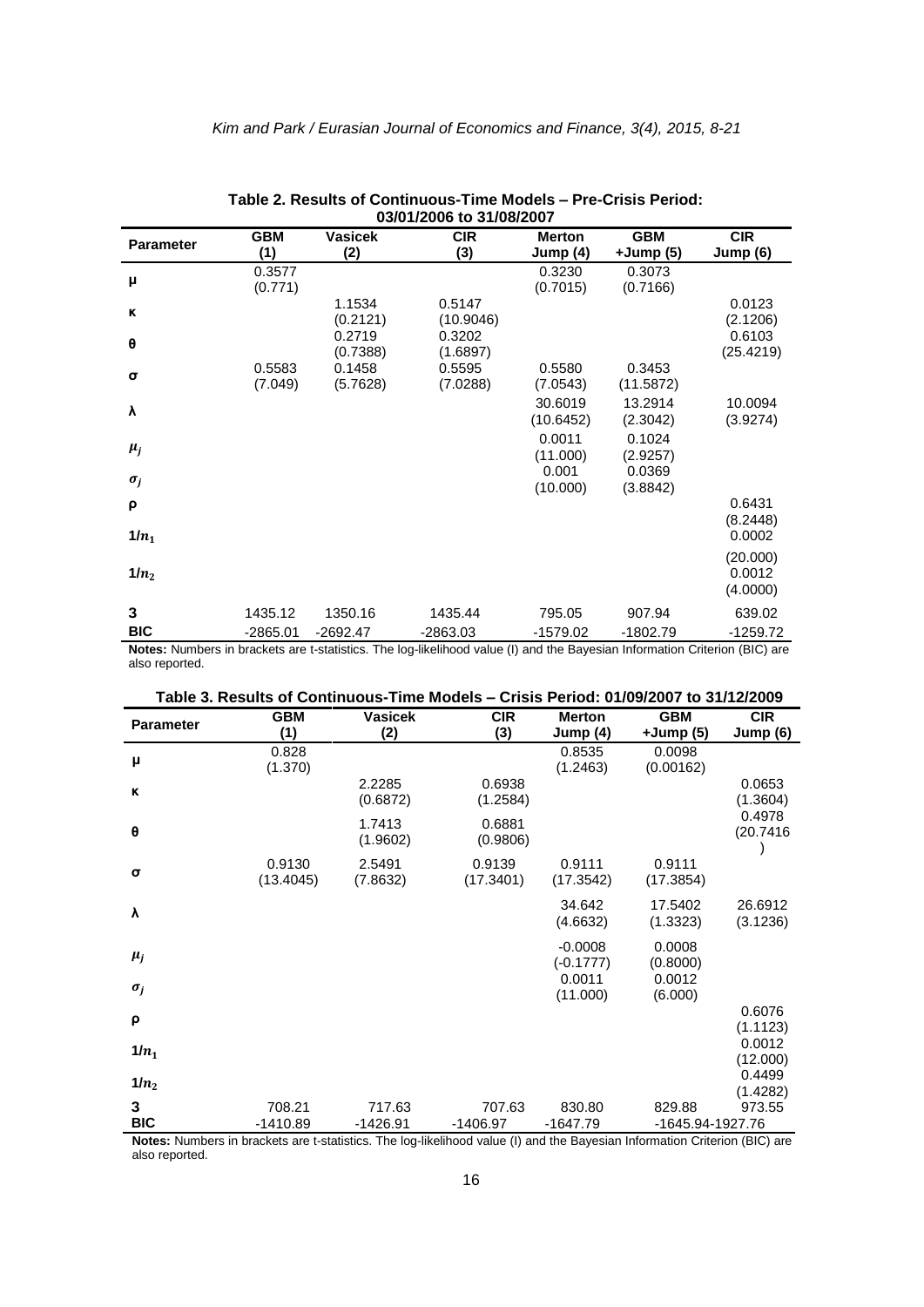| Table 4. Results of Continuous-Time Models – Post Crisis: 1/1/2010 to 5/6/2014                                                               |                        |
|----------------------------------------------------------------------------------------------------------------------------------------------|------------------------|
| <b>CIR</b><br><b>GBM</b><br><b>Vasicek</b><br><b>GBM</b><br><b>Merton</b><br><b>Parameter</b><br>(1)<br>(3)<br>(2)<br>Jump (4)<br>Jump $(5)$ | <b>CIR</b><br>Jump (6) |
| 0.0662<br>0.0600<br>0.0085<br>μ<br>(0.2219)<br>(0.2020)<br>(0.0298)                                                                          |                        |
| 0.5450<br>0.5883<br>ĸ<br>(3.5269)<br>(2.0540)                                                                                                | 0.2566<br>(3.5393)     |
| 0.3254<br>0.3107<br>$\theta$<br>(0.6195)<br>(1.9443)                                                                                         | 0.1541<br>(0.3215)     |
| 0.6131<br>0.6123<br>0.6129<br>0.7077<br>0.6128<br>σ<br>(26.089)<br>(18.7788)<br>(26.1667)<br>(26.0765)<br>(26.0808)                          | 0.6419<br>(22.8434)    |
| 6.8763<br>9.3806<br>λ<br>(6.1079)<br>(5.6037)                                                                                                | 11.2282<br>(0.6720)    |
| 0.0015<br>0.0011<br>$\mu_j$<br>(5.000)<br>5.5000                                                                                             |                        |
| 0.0002<br>0.0001<br>$\sigma_i$<br>(20.000)<br>10.000                                                                                         |                        |
| ρ                                                                                                                                            | 0.8188<br>(7.3699)     |
| $1/n_1$                                                                                                                                      | 0.0049<br>(1.9609)     |
| $1/n_2$                                                                                                                                      | 0.0015<br>(0.3846)     |
| 3<br>3080.40<br>1852.53<br>2080.50<br>2007.35<br>2007.33                                                                                     | 1992.24                |
| <b>BIC</b><br>$-4154.72$<br>$-3695.94$<br>-4151.88<br>$-3990.50$<br>$-3999.46$                                                               | $-3963.20$             |

**Notes:** Numbers in brackets are t-statistics. The log-likelihood value (I) and the Bayesian Information Criterion (BIC) are also reported.

A comparison between the performing diffusion, Mean reversion, and jump-diffusion process, respectively indicates that the addition of jumps leads to a lower expected return (μ) and volatility (σ). This result implies that jumps account for a substantial portion of the overall volatility of the return data. Second, A first observation is that the ranking of the processes during pre and post crisis period remains almost the same, with the GBM continuing to dominate the competing models. However, jumps included mean reversion (CIR) dominate the competing models in crisis period. Finally, it can be observed that the likelihood and BIC values demonstrate a larger variability for the models estimated over the pre and post crisis period when compared to that for the models estimated over the crisis period.

The results provide several interesting insights. First, during Pre and Post Crisis period in Korean CDS market we can observe that the GBM is better than competing models in terms of parameter significance, log-likelihood and the BIC. For the diffusion processes, GBM is slightly better than Vasicek and CIR model. CDS prices have a proportional structure that has no jumps which can be explained by standard diffusion processes during the stable period. Second, the addition of jumps improves performance significantly since all jump diffusion processes outperform their diffusion counterparts especially during the crisis period. The findings indicate that CDS prices have jumps, i.e., they are subject to large movements and shocks which could not be explained by standard diffusion processes during the crisis period. Third, the addition of mean-reversion appears to increase the goodness-of-fit, especially in the case of the jump-diffusion models during the crisis period. The jumps have characteristics of a proportional and mean reverting structure. These three main conclusions are supported by all the criteria used. Moreover, they are consistent with the descriptive analysis findings from the previous section, namely the existence of jumps, the non-normality of returns and the nonstationarity of the price process.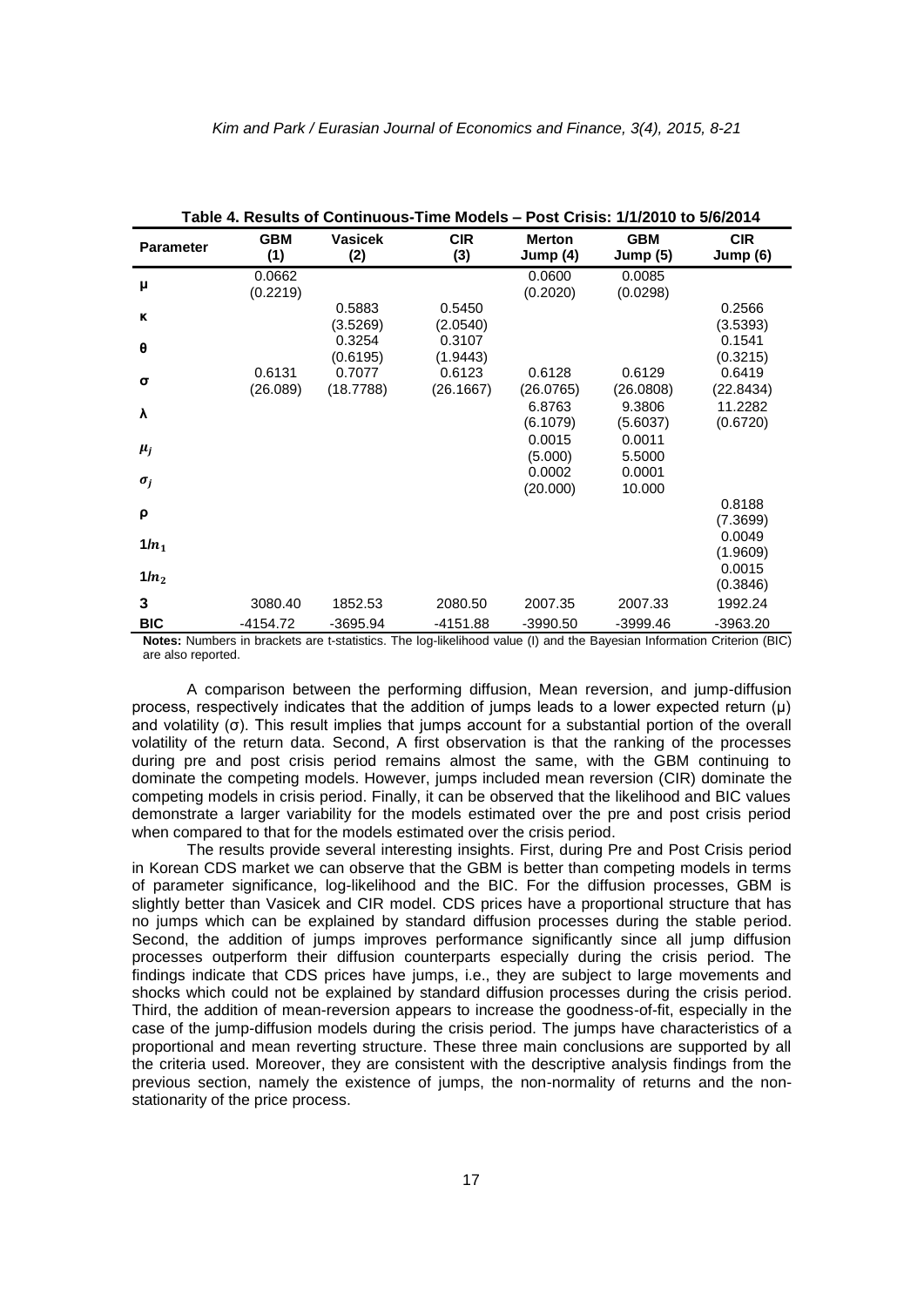#### **5. Conclusion**

This study focuses on the behavior of asset returns which capture the excess kurtosis and heavier tails (i.e. leptokurtic behavior). It is well known that asset return distributions are heavy tailed and skewed, which are at odds with the classical geometric Brownian motion models. This excess kurtosis is accounted for by a jump-diffusion model like Merton's and others. In capturing the dynamics of the Korean CDS spread. This study notably focuses on the comparison of mean reverting drifts and jump part of the continuous-time models of CDS spread. The results are as followings. First, empirical findings indicate that the addition of jumps leads to a lower expected return (μ) and volatility (σ). This result implies that jumps account for a substantial portion of the overall volatility of the return data. Second, during pre and post crisis period in Korean CDS market we can observe that the GBM is better than competing models in terms of parameter significance, log-likelihood and the BIC. Third, the addition of jumps improves performance significantly since all jump diffusion processes outperform their diffusion counterparts especially during the crisis period. The findings indicate. CDS prices have jumps caused by large movements and shocks during the crisis period. Finally, the addition of meanreversion appears to increase the goodness-of-fit, especially in the case of the jump-diffusion models during the crisis period. The jumps have characteristics of a proportional and mean reverting structure. Empirical findings are consistent with the descriptive analysis findings, namely the existence of jumps, the non-normality of returns and the non-stationarity of the price process.

#### **References**

- Abid, F. and Naifar, N., 2005. The impact of stock returns volatility on credit default swap rates: Acopula study. *International Journal of Theoretical and Applied Finance*, 8, pp.1135- 1155. <http://dx.doi.org/10.1142/S0219024905003372>
- Ait-Sahalia, Y., 2002. Maximum-likelihood estimation of discretely-sampled diffusions: A closedform approximation approach. *Econometrica,* 70, pp.223-262. <http://dx.doi.org/10.1111/1468-0262.00274>
- Bakshi, G. and Cao, C., 2004. Risk-neutral kurtosis, jumps and option pricing: Evidence from most active traded firms on the CBOE*. Working Paper*, University of Maryland.
- Bakshi, G., Kapadia, N., and Madan, D., 2003. Stock return characteristics, skew laws, and differential pricing of individual equity options*. Review of Financial Studies,* 16, pp.101- 143. <http://dx.doi.org/10.1093/rfs/16.1.0101>
- Bates, D.S., 1996a. Dollar jump fears, 1984-1992: Distributional abnormalities implicit in currency futures options. *Journal of International Money and Finance*, 15(1), pp.65-93. [http://dx.doi.org/10.1016/0261-5606\(95\)00039-9v](http://dx.doi.org/10.1016/0261-5606(95)00039-9v)
- Bates, D.S., 1996b. Jumps and stochastic volatility: Exchange rate processes implicit in PHLX Deutschemark options*. Review of Financial Studies,* 9(1), pp.69-107. <http://dx.doi.org/10.1093/rfs/9.1.69>
- Benth, F.E., 2003. On arbitrage-free pricing of weather derivatives based on fractional Brownian motion. *Applied Mathematical Finance*, 10(4), pp.303-324. <http://dx.doi.org/10.1080/1350486032000174628>
- Biagini F., Fink, H., and Kl¨uppelberg, C., 2013. A fractional credit model with long range dependent default rate. *Stochastic Processes and Their Applications*, 123, pp.1319- 1347. <http://dx.doi.org/10.1016/j.spa.2012.12.006>
- Bierbrauer, M., Menn, C., Rachev, S-T., and Truck, S., 2007. Spot and derivative pricing in the EEX power market. *Journal of Banking & Finance*, 31, pp.3462-3485. <http://dx.doi.org/10.1016/j.jbankfin.2007.04.011>
- Blanco, R., Brennan, S., and Marsh, I.W., 2005. An empirical analysis of the dynamic relationship between investment grade bonds and credit default swaps. *Journal of Finance,* 60, pp.2255-2281. <http://dx.doi.org/10.1111/j.1540-6261.2005.00798.x>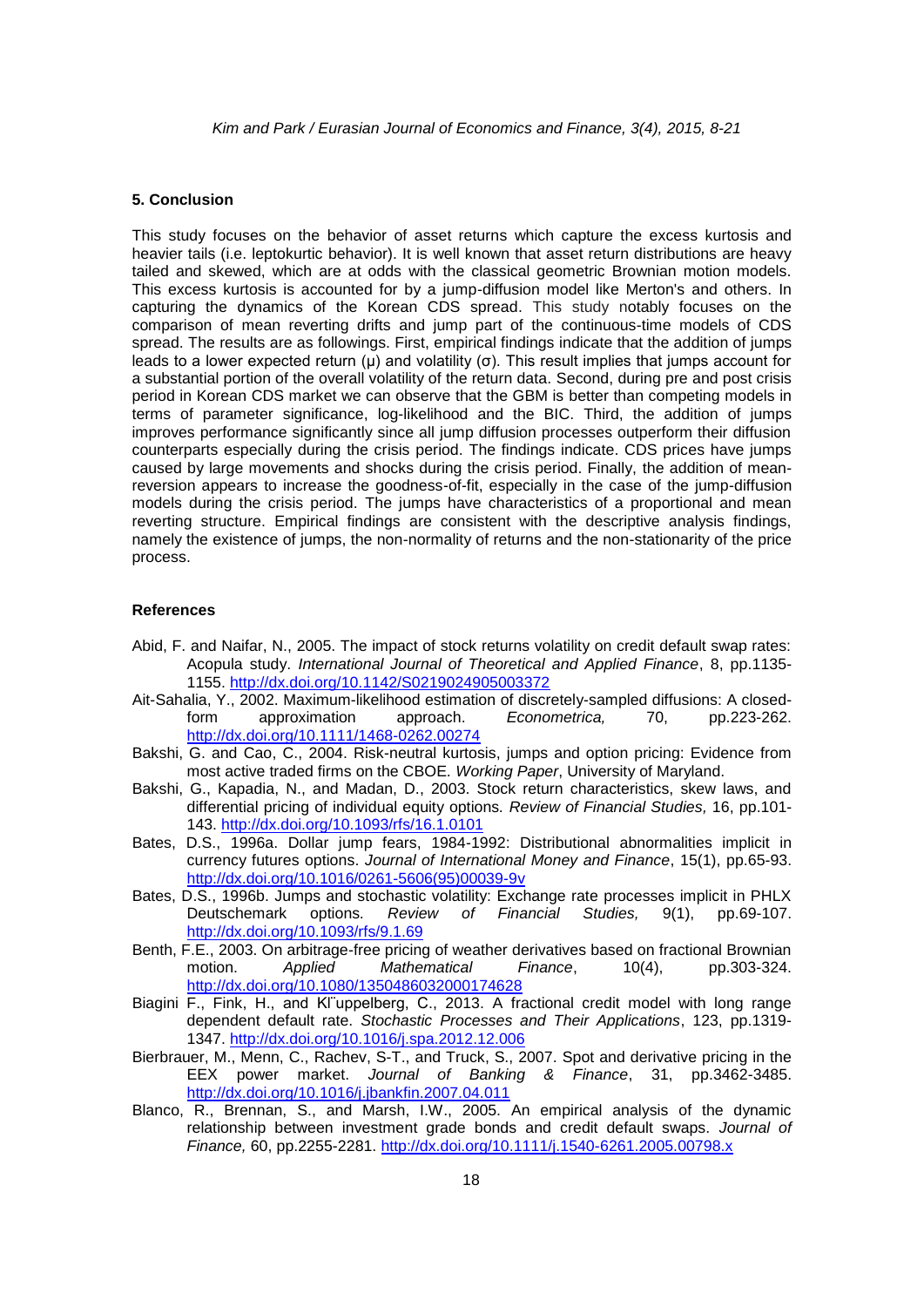- Bollerslev, T., 1986. Generalized autoregressive conditional heteroscedasticity. *Journal of Econometrics*, 31, pp.301-327. [http://dx.doi.org/10.1016/0304-4076\(86\)90063-1](http://dx.doi.org/10.1016/0304-4076(86)90063-1)
- Carr, P., Geman, H., Madan, D.P., and Yor, M., 2002. The fine structure of asset returns: An empirical investigation. *Journal of Business,* 75, pp.305-332. <http://dx.doi.org/10.1086/338705>
- Chan, C.K., Gup, B.E., and Pan, M.S.,1992. An empirical analysis of stock prices in major Asian markets and the United States. *Financial Review*, 27, pp.289-307. <http://dx.doi.org/10.1111/j.1540-6288.1992.tb01319.x>
- Chan-Lau, J.A. and Kim, Y.S., 2004. Equity prices, credit default swaps, and bond spreads in emerging markets. *IMF Working Paper*, No.04/27.
- Chen, R., Cheng, X., and Liu, B., 2008. Estimation and evaluation of the term structure of credit default swaps: An empirical study. *Insurance: Mathematics and Economics*, 43, pp.339- 349. <http://dx.doi.org/10.1016/j.insmatheco.2008.05.005>
- Cheung, Y.W. and Lai, K.S.,1993. Do gold market returns have long memory?. *[Financial Review](http://scholar.google.com/scholar?q=Do%20Gold%20Market%20Returns%20Have%20Long%20Memory%3F%20Financial%20Review)*, 28, pp.181-202. <http://dx.doi.org/10.1111/j.1540-6288.1993.tb01344.x>
- Collin-Dufresne, P., Goldstein, R., and Martin, S., 2001. The determinants of credit spread changes. *Journal of Finance,* 56, pp.2177-2207. [http://dx.doi.org/10.1111/0022-](http://dx.doi.org/10.1111/0022-1082.00402) [1082.00402](http://dx.doi.org/10.1111/0022-1082.00402)
- Cox, J.C., Ingersol, J., and Ross, S., 1985. Term structure of interest rates. *Econometrica*, 53(2), pp.385-408. <http://dx.doi.org/10.2307/1911242>
- Detemple, C. and Osakwe,C., 2000. The valuation of volatility options. *European Finance Review*, 4(1), pp.21-50. <http://dx.doi.org/10.1023/A:1009814324980>
- Diebold, F.X., Husted, S., and Rush, M. 1991. Real exchange rates under the gold standard. *Journal of Political Economy*, 99, pp.1252-1271. <http://dx.doi.org/10.1086/261799>
- Dotsis, G., Psychoyios, D., and Skiadopoulos, G., 2007. An empirical comparison of continuous-time models of implied volatility indices. *Journal of Banking and Finance,* 31, pp.3584-3603. <http://dx.doi.org/10.1016/j.jbankfin.2007.01.011>
- Drost, F.C., Nijman, T.E., and Werker, B., 1998. [Estimation and testing in models containing](https://ideas.repec.org/a/bes/jnlbes/v16y1998i2p237-43.html)  [both jump and conditional heteroscedasticity.](https://ideas.repec.org/a/bes/jnlbes/v16y1998i2p237-43.html) *[Journal of Business & Economic Statistics,](https://ideas.repec.org/s/bes/jnlbes.html)* 16(2), pp.237-243.
- Duffie, D. and Pan, J., 2001. Analytical value-at-risk with jumps and credit risk. *Finance and Stochastics*, 5, pp.155-180. <http://dx.doi.org/10.1007/PL00013531>
- Duffie, D., Pan, J., and Singleton, K., 1998. Transform analysis and option pricing for affine jump-diffusions*. Working Paper*, Stanford University.
- Duffie, D., Pan, J., and Singleton, K., 2000. Transform analysis and asset pricing for affine jump diffusions. *Econometrica,* 68, pp.1343-1376. <http://dx.doi.org/10.1111/1468-0262.00164>
- Engle, R., 1982. Autoregressive conditional heteroscedasticity with estimates of the variance of United Kingdom inflation. *Econometrica,* 50, pp.987-1007. <http://dx.doi.org/10.2307/1912773>
- Escribano, A., Pena, J.I., and Villaplana, P., 2002. Modeling electricity prices: International evidence. *Working Paper,* Universidad Carlos III.
- Eydel, A. and Geman, H., 1998. Pricing power derivatives. *Risk*, 11(10), pp.71-73.
- Guo, J.-H. and Hung, M.-W., 2007. Pricing American options on foreign currency with stochastic volatility, jumps, and stochastic interest rates. *Journal of Futures Markets*, 27(9), pp.867-891. <http://dx.doi.org/10.1002/fut.20280>
- Hahn, W.J., DiLellio, J.A., and Dyer, J.S., 2014. What do market-calibrated stochastic processes indicate about the long-term price of crude oil?. *Energy Economics*, 44, pp.212-221. <http://dx.doi.org/10.1016/j.eneco.2014.04.007>
- Hull, J. and White, A., 1987. The pricing of options on assets with stochastic volatilities. *Journal of Finance,* 42, pp.281-300. <http://dx.doi.org/10.1111/j.1540-6261.1987.tb02568.x>
- Hull, J. and White, A.,1990. Pricing interest-rate-derivative securities. *The Review of Financial Studies,* 3(4), pp.573-592. <http://dx.doi.org/10.1093/rfs/3.4.573>
- Jarrow, R.A. and Rosenfeld, E.R., 1984. Jump risks and the intertemporal capital asset pricing model. *Journal of Business*, 57(3), pp.337-351. <http://dx.doi.org/10.1086/296267>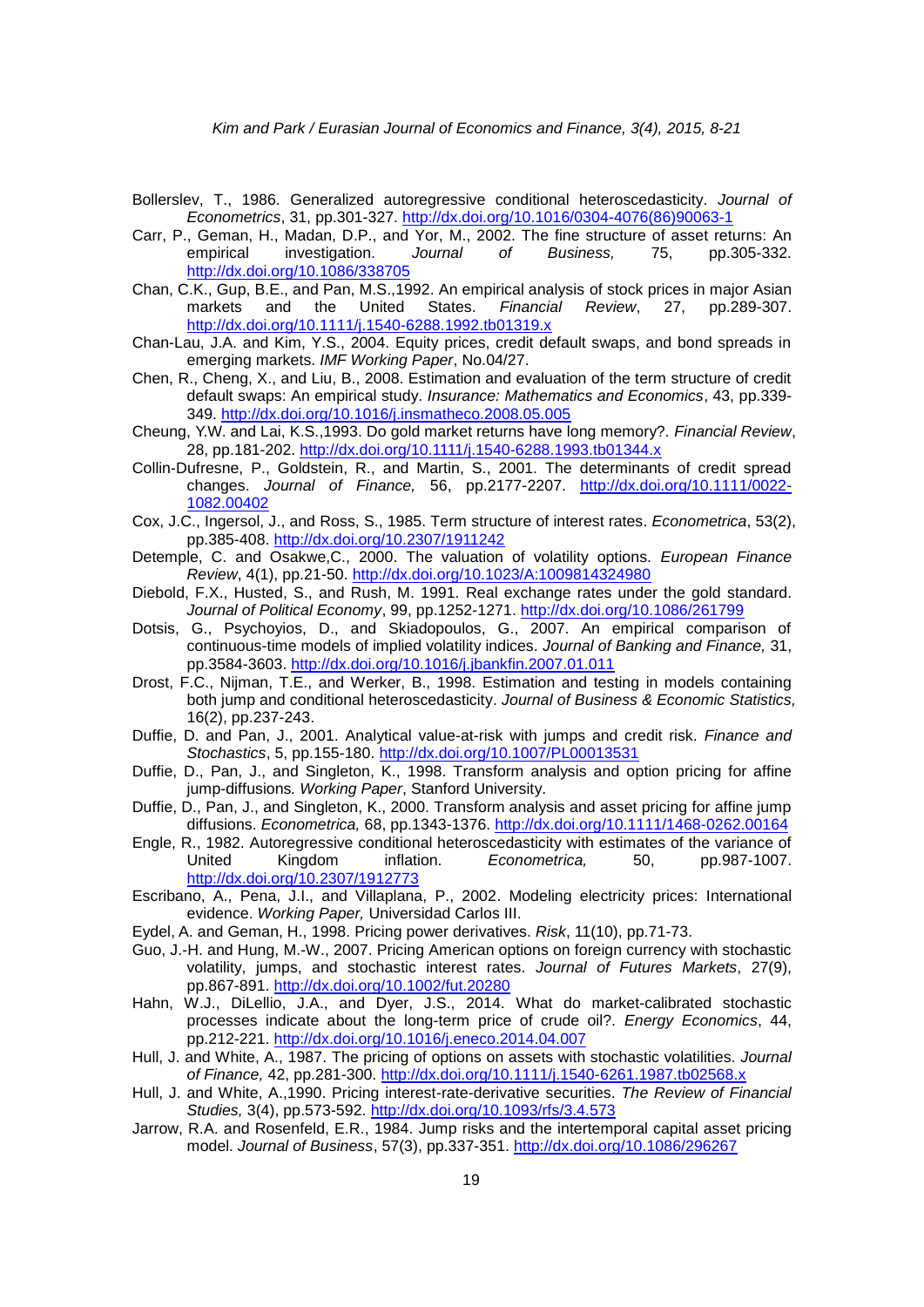- Kellerhals, B.P. and Schobel, R., 2002. The dynamic behavior of closed-end funds and its implication for pricing, forecasting, and trading. *Journal of Banking & Finance*, 26, pp.1615-1643. [http://dx.doi.org/10.1016/S0378-4266\(01\)00175-3](http://dx.doi.org/10.1016/S0378-4266(01)00175-3)
- Kobari, L., Jaimungal, S., and Lawryshyn, Y., 2014. A real options model to evaluate the effect of environmental policies on the oil sands rate of expansion. *Energy Economics,* 45, pp.155-165. <http://dx.doi.org/10.1016/j.eneco.2014.06.010>
- Kou, S.G., 2002. A jump-diffusion model for option pricing. *Management Science,* 48, pp.1086- 1101. <http://dx.doi.org/10.1287/mnsc.48.8.1086.166>
- Laurini, M.P and Hotta, L.K., 2013. Indirect inference infractional short-term interest rate diffusions. *Mathematics and Computers in Simulation*, 94, pp.109-126. <http://dx.doi.org/10.1016/j.matcom.2013.06.003>
- Liu, J., Longstaff, F.A., and Pan, J., 2003. [Dynamic asset allocation with event risk.](https://ideas.repec.org/a/bla/jfinan/v58y2003i1p231-259.html) *[Journal of](https://ideas.repec.org/s/bla/jfinan.html)  [Finance](https://ideas.repec.org/s/bla/jfinan.html)*, 58(1), pp.231-259. <http://dx.doi.org/10.1111/1540-6261.00523>
- Longstaff, F.A. and Schwartz, E.S., 1992. Interest rate volatility and the term structure: A twofactor general equilibrium model. *The Journal of Finance*, 47(4), pp.1259-1282. <http://dx.doi.org/10.1111/j.1540-6261.1992.tb04657.x>
- Manoliu, M. and Tompaidis, S., 2002. Energy [futures prices: Term structure models with Kalman](http://www.tandfonline.com/doi/abs/10.1080/13504860210126227)  [filter estimation.](http://www.tandfonline.com/doi/abs/10.1080/13504860210126227) *Applied Mathematical Finance*, 9(1), pp.23-43. <http://dx.doi.org/10.1080/13504860210126227>
- Meade, N. and Maier, M.R., 2003. Evidence of long memory in short-term interest rates. *Journal of Forecasting,* 22(8), pp.553-568. <http://dx.doi.org/10.1002/for.873>
- Meade, N., 2010. Oil prices Brownian motion or mean reversion? A study using a one year ahead density forecast criterion*. Energy Economics*, 32, pp.1485-1498. <http://dx.doi.org/10.1016/j.eneco.2010.07.010>
- Meng, L. and Wang, M., 2010. Comparison of Black–Scholes formula with fractional Black– Scholes formula in the foreign exchange option market with changing volatility. *Asia-Pacific Financial Markets,* 17(2), pp.99-11. <http://dx.doi.org/10.1007/s10690-009-9102-8>
- Merton, R.C., 1976. Option pricing when underlying stock returns are discontinuous. *Journal of Financial Economics*, 3, pp.125-144. [http://dx.doi.org/10.1016/0304-405X\(76\)90022-2](http://dx.doi.org/10.1016/0304-405X(76)90022-2)
- Merton, R.C., 1990. *Continuous-time finance*. Cambridge, Massachusetts: Blackwell Publishers.
- Norden, L. and M. Weber, 2009. The co-movement of credit default swap, bond and stock markets: An empirical analysis. *European Financial Management*, 15, pp.529-562. <http://dx.doi.org/10.1111/j.1468-036X.2007.00427.x>
- Osborne, M., 1959. Brownian motion in the stock market. *Operations Research*, 7, pp.143-173. <http://dx.doi.org/10.1287/opre.7.2.145>
- Pan, J., 2002. The jump-risk premia implicit in options: Evidence from an integrated time-series study. *Journal of Financial Economics,* 63, pp.3-50. [http://dx.doi.org/10.1016/S0304-](http://dx.doi.org/10.1016/S0304-405X(01)00088-5) [405X\(01\)00088-5](http://dx.doi.org/10.1016/S0304-405X(01)00088-5)
- Pindyck, R., 1999. The long run evolution of energy prices. *Energy Journal*, 20, pp.1-27. <http://dx.doi.org/10.5547/ISSN0195-6574-EJ-Vol20-No2-1>
- Pindyck, R., 2001. The dynamics of commodity and futures markets: A primer*. Energy Journal*, 22, pp.1-29. <http://dx.doi.org/10.5547/ISSN0195-6574-EJ-Vol22-No3-1>
- Potgieter, P.H., 2009. Fractal asset returns, arbitrage and option pricing. *Chaos, Solitons and Fractals*, 42, pp.1792-1795. <http://dx.doi.org/10.1016/j.chaos.2009.03.095>
- Press, J., 1967. A compound events model of security prices. *Journal of Business,* 40, pp.317- 335.<http://dx.doi.org/10.1086/294980>
- Rostek, S. and Schobel, R., 2013. A note on the use of fractional Brownian motion for financial modeling. *Economic Modelling*, 30, pp.30-35. <http://dx.doi.org/10.1016/j.econmod.2012.09.003>
- Schwartz, E. and Smith, J., 2000. Short-term variations and long-term dynamics in commodity prices. *Management Science*, 46, pp.893-911. <http://dx.doi.org/10.1287/mnsc.46.7.893.12034>
- Schwartz, E., 1997. The stochastic behavior of commodity prices: Implications for valuation and hedging. *Journal of Finance*, 52, pp.923-973. [http://dx.doi.org/10.1111/j.1540-](http://dx.doi.org/10.1111/j.1540-6261.1997.tb02721.x)